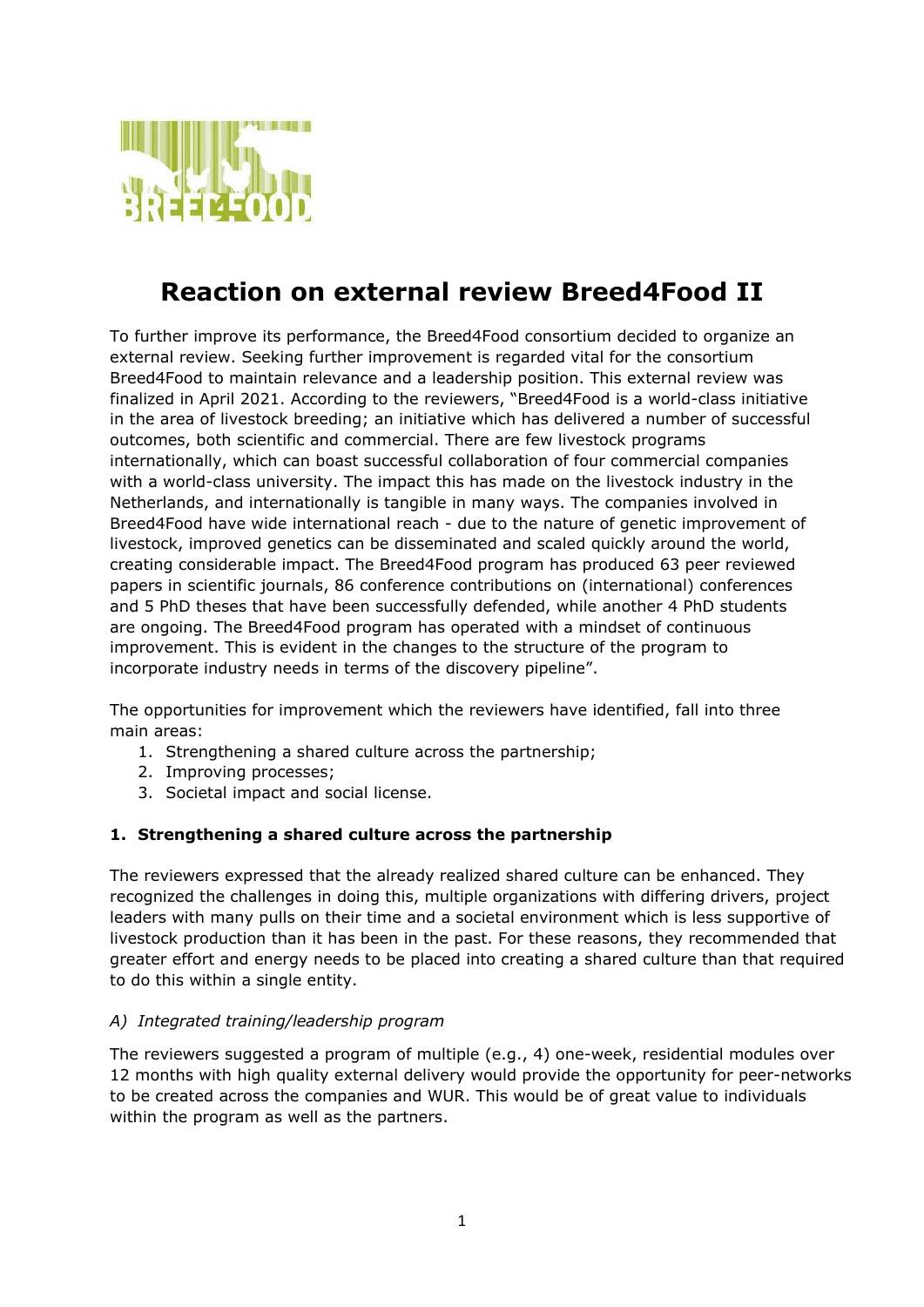Thus far, each of the companies and WUR have their own educational program for (young) employees and are opportunities for peer-networks limited to project meetings, Breed4Food seminars and scientific meetings (f.e. EAAP, WCGALP).

Reaction: It is recognized that a more integrated training program for employees of the partners does have added value when limited to specific topics such as technical programs or courses on project management. Leadership trainings and soft skill courses are considered the primary responsibility of each of the partners. Nevertheless, we will explore opportunities for researchers to follow trainings or courses on these topics in mixed groups with the additional benefit that they get to know each other and thereby strengthening a shared culture across the partnership.

## *B) Provide formal secondment opportunities*

Many of the existing staff/student swaps - time spent outside of their main organization - are organized on a relatively informal basis. In some cases, young researchers were able to formally spend one day per week in their associated commercial organization which they said contributed greatly to their understanding of that organization's culture, needs and drivers as well as their project outcomes.

The reviewers would like to see more frequent and more formal secondment opportunities created for all involved (not just early-career researchers). These secondments could also be outside of the five core organizations and could be international – e.g., to learn specific technical skills in an internationally leading organization.

Reaction: The creation of frequent and more formal secondment opportunities for all involved (young) researchers will be further explored by the management of Breed4Food. Attention will be paid to writing down an overall ambition, involvement of experts outside Breed4Food and to create these secondment opportunities without creating new overhead and formal structures.

## *C) Increase Woven Threads*

Breed4Food should also consider developing opportunities to promote greater informal interactions (woven threads) across its structures and across outside organizations to stimulate problem solving, cross-disciplinary collaboration and the development of new directions. The Consortium Manager should proactively seek ways to stimulate interactions across Breed4Food, from organizing travel groups to meetings to arranging "dinner meetings" for all participants across Breed4Food with invited (external) speakers. In addition to this, more across-campus inputs into student supervisory and exam committees should be considered to widen networks and increase awareness of developments in other fields.

Thus far, the informal interactions are limited to project meetings, Breed4Food seminars (biannual) and scientific meetings (f.e. EAAP, WCGALP).

Reaction: To stimulate more informal gatherings among (small) groups employees of the partners of Breed4Food is fully supported. We are reluctant to put a structure on the organisation of informal meetings. We will stimulate informal gatherings by sharing ideas and experiences of different ways to informally interact. It will be stimulated to have informal gathering (e.g. with a meal or a drink) after a formal meeting. This is viewed as a way to stimulate more informal meetings across researchers of the partners of Breed4Food.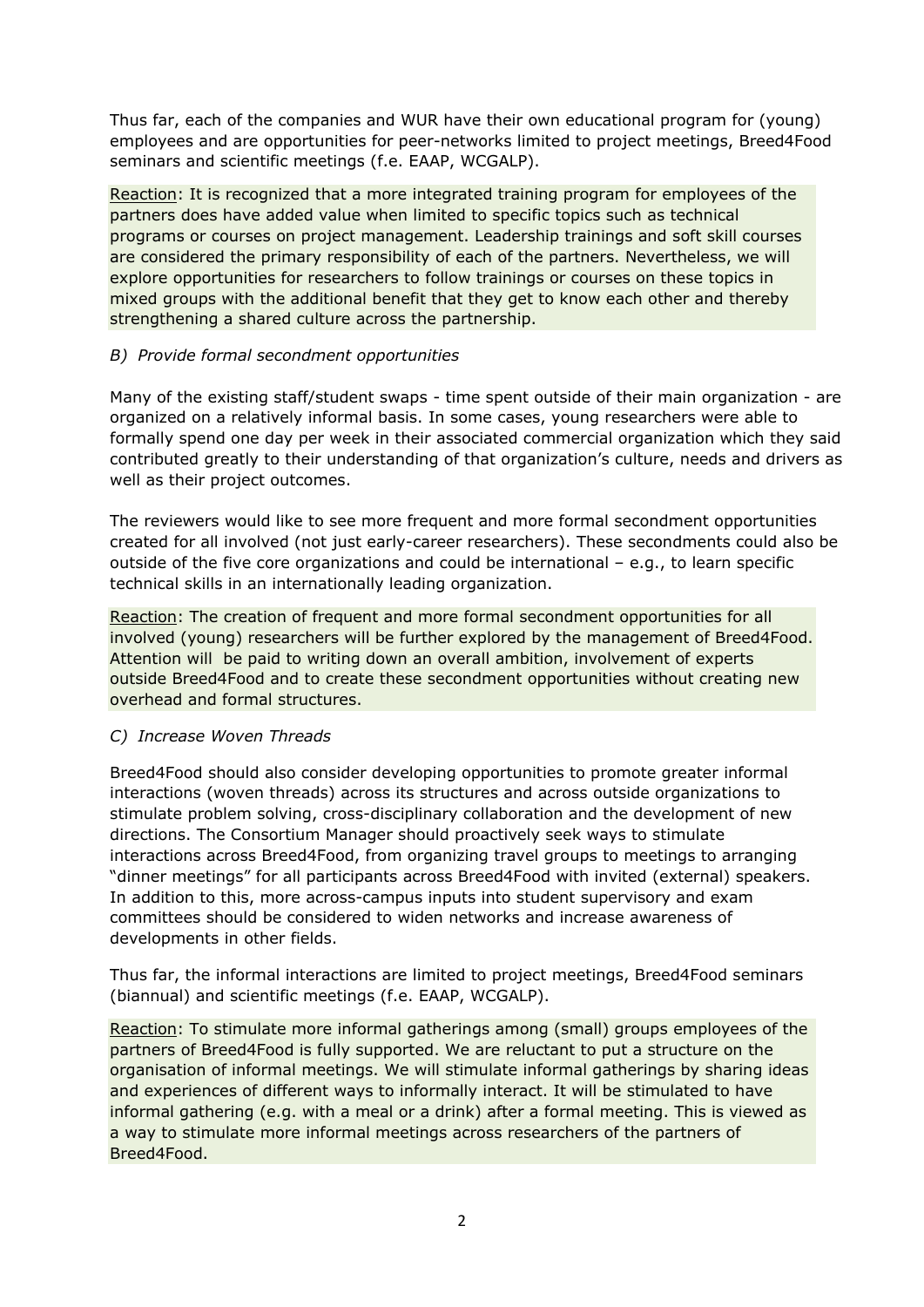## **2. Improving processes**

The reviewers recommended improvements for the start of a project and the formal evaluation of a project. These are (partly) in line with the recommendations of the internal review which are presently being implemented. *Develop new processes around project selection and management that formalize and direct proposals to prepare for success.*

There are differences in how project leaders are selected and how projects are managed. This is to be expected given different personal management styles, but processes can be optimized with a more formal management process (which links to training, see Challenge  $\#1$ ). Consistency is important in such a significant collaboration and particularly for integrating twoway communication between commercial and academic needs and the bridge into discovery and application/implementation. One option would be to use a "contract" format (project management style) that identifies responsibilities beyond the research phase. The appointment of project co-leads may help address the weakness identified as one-directional communication or participation in projects. However, this should consider the entire pipeline from research to application. Involvement of "sponsors" responsible for application from the beginning of project creation can help drive research and development by keeping a focus on how results can be adopted.

Thus far, leaders (WUR) and co-leaders (companies) have been selected for each of the Work Packages (WP's) of Breed4Food III. Furthermore, an employee of each of the companies is assigned as contact person for each of the WP's.

Reaction: The first steps to implement the stronger involvement of the commercial partners has already been taken by appointing co-leaders from the companies for each of the Work Packages (WP) of the PPP Breed4Food III. This can be further strengthened by defining milestones, go – no go's, impact for business, etc. The realisation of all this has to take place while reducing efforts on other aspects to ensure that we do no increase the overhead of the consortium Breed4Food.

## *A) Formal performance evaluation*

The majority of staff, if not all, within Breed4Food, should be incorporated within a formal performance evaluation framework at both WUR and the companies. The projects within the consortium are too important to be regarded as "an extra task" that gets in the way of "priority roles for the employing organization." Breed4Food projects should have equal weighting for participating staff together with their other roles and be recognized as such by all partners.

Thus far, the evaluation of the involved project leaders and members of the project teams is the responsibility of WUR and the companies where they are employed.

Reaction: The formal performance evaluation of all researchers involved in Breed4Food is considered the responsibility of each of the individual partners. Prior to the formal performance evaluation, the responsible management of each of the partners will more actively seek input about the performance of the researcher within Breed4Food. It is suggested that each of the partners add the work for Breed4Food in the job description and/or evaluation form of researchers with a significant role in Breed4Food.

## **3. Societal Impact and social license**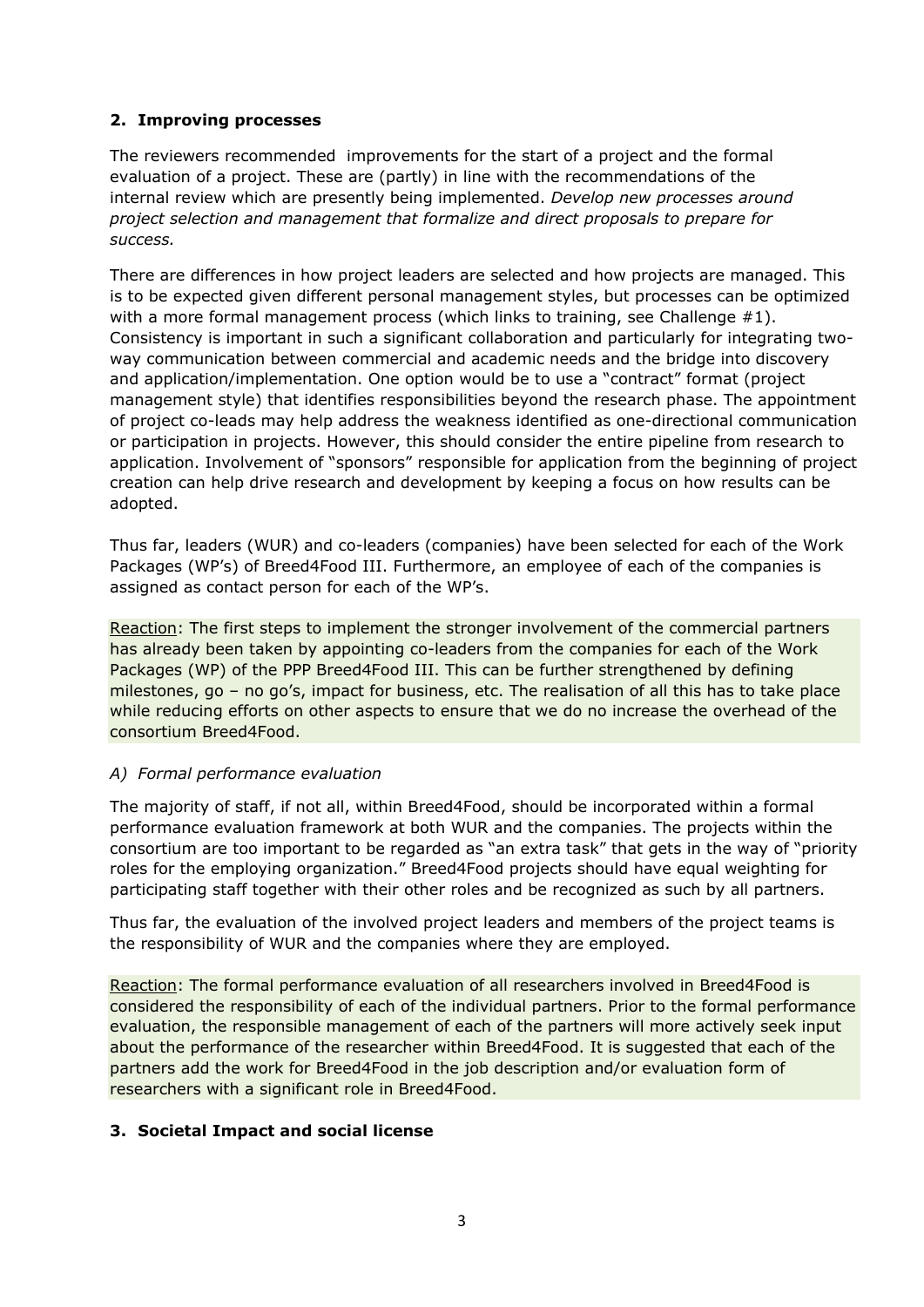The partners of Breed4Food demonstrated strong awareness of the different challenges animal improvement faces in the future. Awareness of societal challenges were also clear amongst the commercial partners and there was some recognition that addressing these challenges is not easy from a commercial standpoint, without wider support from society and with the vexed question of "who pays?" Awareness of the issues across the consortium did not lead to the issues being addressed or prioritized at the consortium level. Examples include a failure to develop a coherent engagement strategy to address social license and a failure to broaden cross-disciplinarity problem solving (within the core activity). The "flexible component" of the consortium may be used to help address this, however, the partners may prefer to address this independently. If addressed independently by the partners, that may miss an opportunity for a proactive collective effort that utilizes the strength of Breed4Food.

Genetic improvement is positioned at the base of the value chain (or supply chain). As such, breeders understand that they must be "ahead of the curve" with regards to trait selection and improvement as it may take some years for changes to reach production parts of the value chain. For this same reason, those involved in genetic improvement are naturally able to take a leadership role in determining priorities for genetic improvement and determining alternate models (genetic/production or business models) for rolling out genetically improved livestock nationally and internationally. This leadership position can extend to incorporation of crossdisciplinary collaboration.

## *A. Precompetitive collaboration for social license*

As is the case for areas such as food safety and animal health, social license for genetic improvement may be regarded as "pre-competitive" rather than opportunities for competitive advantage; at least in terms of strategy.

i. Expand connections with key groups e.g., the Ministry of Agriculture, Nature and Food quality, LTO Nederland, Dutch Society for the Protection of Animals and others (including other PPPs) to develop a truly functional forum to plan and address societal needs in the future. Develop new project activity focused on this area to include social scientists (including economists) as well as technical researchers. Review previous initiatives (e.g. Code EFABAR) to investigate results in terms of creating open dialogue and shared values with society (addressing both local and international perspectives).

Thus far, WP5 'Ethics & Society' is included in Breed4Food III. Also, a 'Scientific & Implementation advisory board' is part of the proposed organisation Breed4Food III.

Reaction: The value of collaboration for social license is recognized. However, it is less clear on the added value of a new forum to plan and address societal needs by Breed4Food. The partners played an active role in the 'Initiative group Sustainable Breeding (*Initiatiefgroep Duurzame Fokkerij*)'. This initiative ended in 2018 and we should put effort in reconciling the lessons learned. The opportunities of collaboration will be further explored within WP 5 'Ethics & Society' of the PPP Breed4Food III. Furthermore, it will be explored in what way the topic 'precompetitive collaboration for social license' can be addressed in the 'Scientific & Implementation advisory board' which will be installed as part of the next phase of Breed4Food.

> ii. Investigate how to develop communication vehicles to society by integrating different skillsets and approaches (including the arts) – NWO and TKI A&F support these aspects so that Breed4Food should make it a priority to survey what is available and relevant to address wider stakeholder engagement.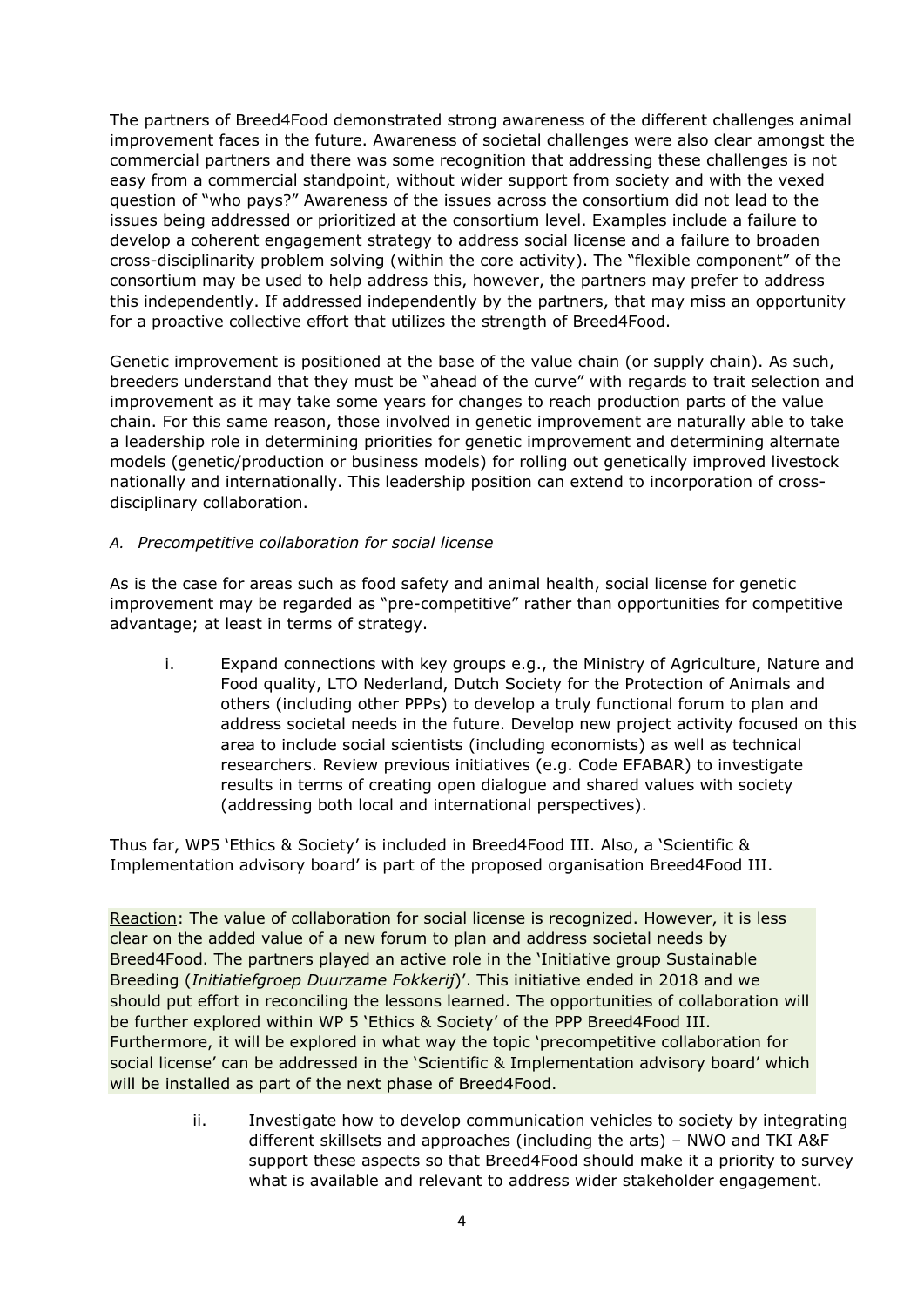- iii. Once benchmarking is complete then the Board should discuss a plan to win new funding from agencies to address this gap. (Note: A similar approach should be considered to create support for investment into "process innovation" (Challenge 2) required to enhance consortium effectiveness)
- iv. The Breed4Food WUR team needs to ensure they are at the centre of strategic planning within WUR and the future of agriculture in order to identify synergies, opportunities for cross-cutting programs, and alignment with society's concerns. This will help Breed4Food take a proactive approach to sector transition and the necessary social license.

Reaction: The value of communication is recognized. Before taking additional initiatives it will be explored how such a new initiative relates to the involvement in the European Forum of Farm Animal Breeders (EFFAB), and public relation activities of the five partners. Within this context, Breed4Food will pick up its role based on the work of WP5 'Ethics & Society' of the PPP Breed4Food III. Breed4Food recognizes its role with respect to 'centre of strategic planning'. This covers a wide domain which not only involves the core of Breed4Food but also the phenotypic research in the flexible zone which involves other departments of Wageningen University & Research, other universities, research institutes and companies. The relevance of staying involved in a pro-active way in the dialogue of the strategic themes of the livestock sectors is recognized as relevant for all partners of the consortium Breed4Food.

*B. Urgency in future innovations*

All Breed4Food people interviewed were acutely aware of the challenges facing animal protein production companies due to societal perceptions around climate change and animal welfare. The early-career researchers were perhaps the most concerned and conflicted. It would be of value to have some of these early career researchers involved in society consultation, debate and development of new initiatives. Key areas/activities which could be further developed are as follows:

i. Assessing models by which commercial entities are rewarded for addressing societal values, e.g., slow growing poultry was cited as an example where consumers pay more for the shift in production efficiency on the basis of better welfare and eating quality. This model will not fit all improvement scenarios. What other supply-chain models, including government involvement, could be integrated to ensure initiatives are developed which lower environmental footprints, improve animal welfare and resilience (especially in the face of climate change) and enhance the healthiness/quality of animal protein in human diets?

Thus far, the proposed improvements in the supply chain can be addressed by one or more of the partners in other programs outside the core of Breed4Food. Information exchange with the non-involved partners can be facilitated when these programs are accepted for the flexible zone of the consortium Breed4Food.

Reaction: The Breed4Food partners are aware of the need to interact with other players in the animal protein production chain. Partners have implemented the exchange of information between involved and non-involved partners of programs in the flexible zone Breed4Food. It will be explored how this can be extended to other players. Breed4Food recognizes it responsibility to engage in dialogue to present genetics as one of the solutions for societal challenges in livestock production. The value of involving young researchers is recognized and will be taken up.

ii. Scientists often find it hard to incorporate more qualitative, social science activities into scientific programs and decision making. In terms of genetic improvement, the